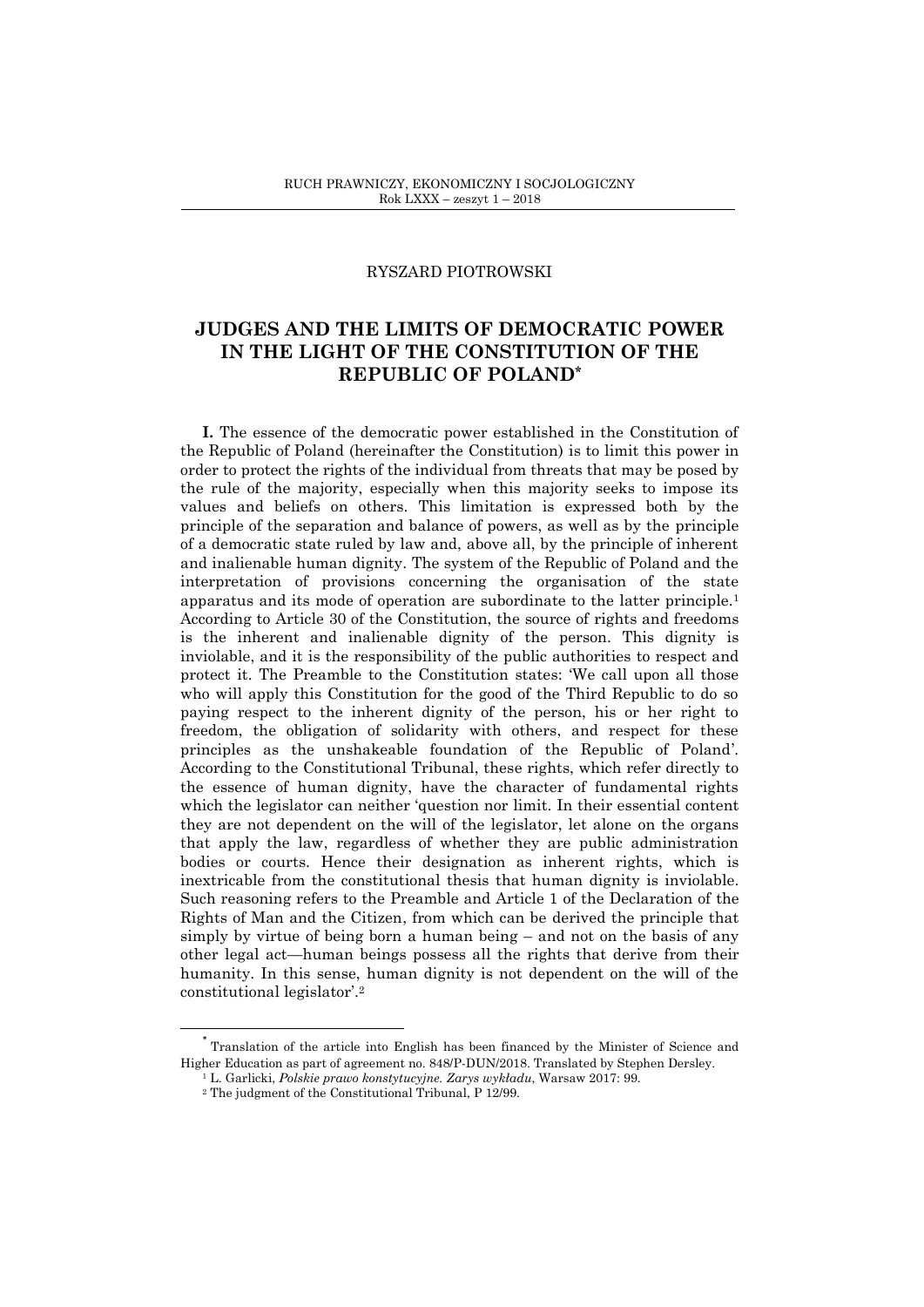The Preamble stipulates that human dignity is to be an 'unshakable foundation' of the state system. In the light of the Constitution, both human dignity and other associated values do not owe their existence to any authorities and are beyond their reach, and thus they are beyond the reach of the Nation's power, as a sovereign. <sup>3</sup> The key to understanding the relationship between freedom and democracy, and at the same time the paradigm of the Polish Constitution, is the inherent and inalienable dignity of the person, which in the Constitution is set above the highest authorities and the most qualified majority.<sup>4</sup>

**II.** The Constitution embodies the assumptions of liberal democracy,<sup>5</sup> in which the will of the majority does not constitute the source of human rights; a democracy in which human rights—as Immanuel Kant wrote—'must be considered sacred. However great a sacrifice the ruling power may have to make'. <sup>6</sup> The Constitution expresses the rules of democracy, in which human rights are shaped through dialogue, and knowledge concerning them is in constant development. 7

The Constitutional Tribunal defined the political model of the Polish State as a constitutional democracy, that is, one in which the foundation of the democratic rule of law is the principle of the Constitution's supremacy. <sup>8</sup> In such a state, 'parliament is not superior to other organs, except in strictly defined cases, and it holds no monopolistic position in the system of state organs. One of the reasons for adopting this model was to avoid a repetition of the experiences that are now familiar to us from history. The vulnerability to similar experiences is a risk and real danger that results from a simplified understanding of democracy based mainly, if not exclusively, on the assumption that democracy can be equated with the omnipotence of the parliamentary majority. In order to avert such a danger, the system established in the 1997 Constitution was that of a constitutional democracy'. 9

Unlike the constitutions of many other democratic countries, the Constitution of the Republic of Poland devotes a separate chapter to judicial power. This is in addition to other provisions referring to this power that are contained in other chapters of the Constitution and its Preamble.

According to Article 10 section 1 of the Constitution, the system of the government of the Republic of Poland is based on the separation of and balance between the legislative, executive and judicial powers.

<sup>3</sup> Cf. R. Piotrowski, Konstytucja i granice władzy suwerena, in: J. Jaskiernia, K. Spryszak, (eds.), *Dwadzieścia lat obowiązywania Konstytucji RP. Polska myśl konstytucyjna a międzynarodowe standardy demokratyczne*, Toruń 2017: 717.

<sup>4</sup> Ibidem.

<sup>5</sup> Cf. M. Tushnet, *Advanced Introduction to Comparative Constitutional Law*, Cheltenham– Northampton 2014: 114 ff.

<sup>6</sup> I. Kant, *Zum ewigen Frieden*, in: idem, Werke, vol. 5, Leipzig 1920: 703, as quoted in: M. Szyszkowska, *U źródeł współczesnej filozofii prawa i filozofii człowieka*, Warsaw 1972: 53.

<sup>7</sup> Cf. R. Piotrowski, *Konstytucja*...: 707.

<sup>8</sup> The judgment of the Constitutional Tribunal, U 4/06.

<sup>9</sup> Ibidem.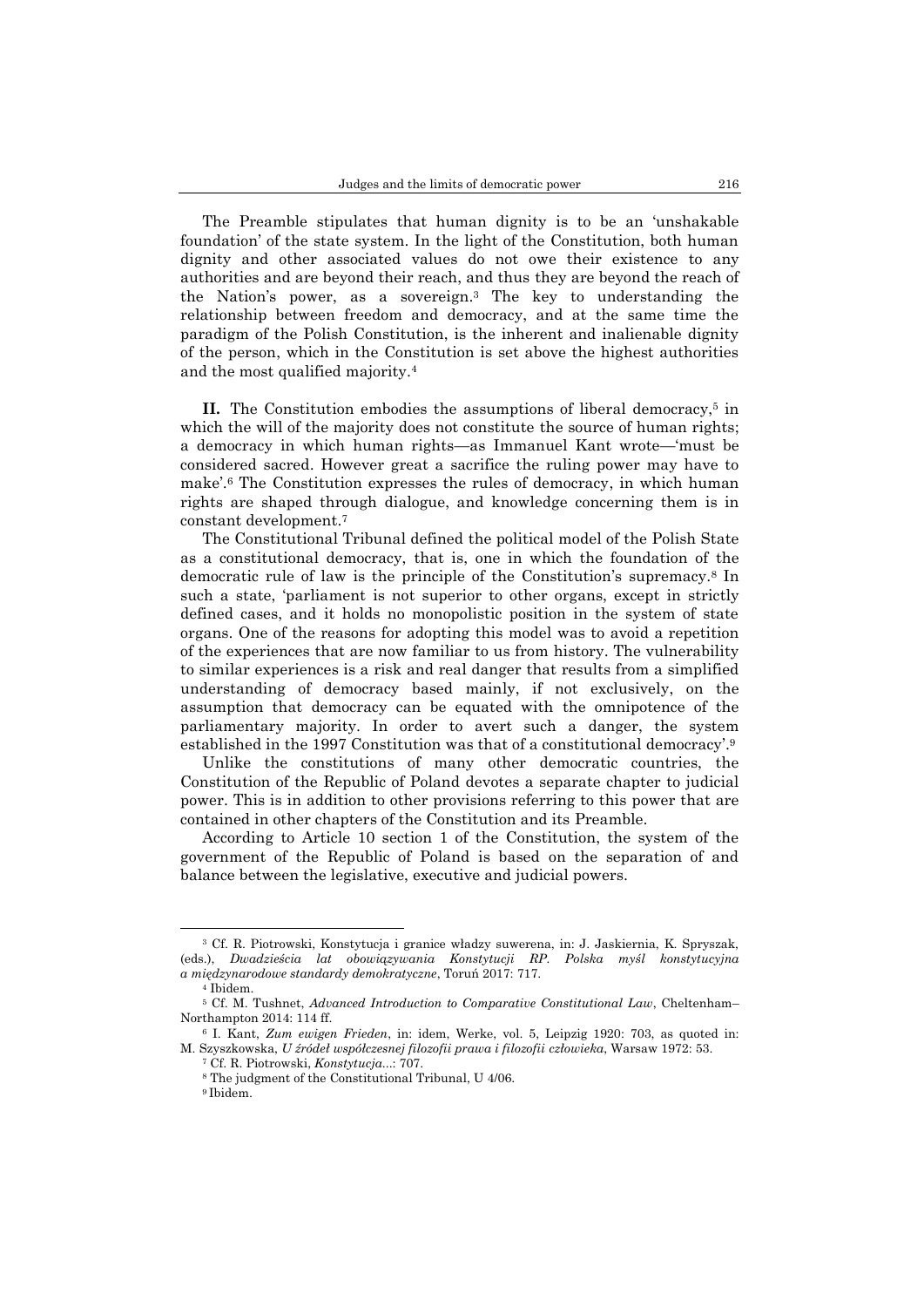According to Article 173 of the Constitution, the judicial power exercised by the Courts and Tribunals is 'a separate power and shall be independent of other branches of power'. From the perspective of the Constitution, this separateness and independence takes on special significance when considering the form of the State, and it is therefore crucial for the principle of constitutional democracy,<sup>10</sup> according to which human dignity and associated rights determine the limits of power.

The separation of judicial power as independent from other powers is coessential with the principle of a democratic state ruled by law, and the principle of the separation of powers and their role in guaranteeing individual rights 'by preventing the abuse of power by any of its organs'. 11 The basic objective of constitutional regulation, and thus guaranteeing individual freedom and dignity, requires the separation and balance of powers. As is the case with the other powers, the Preamble requires the judiciary to make human dignity the 'unshakable foundation' of the state system. Therefore, the laws of the Republic of Poland should be interpreted and applied in the light of the Preamble to the Constitution in accordance with the principle of *in dubio pro dignitate*. The constitutional purpose of the judicial power is that it be the guardian of human dignity; the guardian of universal and timeless values. It happens that the parliamentary majority, due to political concerns, forgets these values, or chooses not to remember them in the legislative process. The judicial power, being independent of the parliamentary majority, has the ability to make corrections on the basis of the values that the culture of human rights considers superior to any power,<sup>12</sup> including a power with electoral legitimacy.

It should be emphasised that in the light of the jurisprudence of the Constitutional Tribunal, the principle of the separation of powers assumes that the system of state organs should contain internal mechanisms that prevent the concentration and abuse of state power, guaranteeing its exercise in accordance with the will of the nation and respecting the freedoms and rights of individuals. The requirement to 'separate' the powers entails that each of the three authorities should possess core competences that substantively correspond to their essence and furthermore, that each of these powers should retain a certain minimum core competence that could preserve this entity. Thus, the legislator, when shaping the competences of individual state organs, cannot infringe the 'essential scope' of a given power.<sup>13</sup>

According to the Constitutional Tribunal, the principle of the separation of powers presupposes a special way of determining the relations between the judiciary and the other powers. In the relations between the legislative and executive powers, different forms of mutual influence and cooperation are possible, and it is possible that are areas in which the competences belonging

<sup>10</sup> Cf. the judgment of the Constitutional Tribunal, U 4/06.

<sup>11</sup> The judgment of the Constitutional Tribunal, K 11/93.

<sup>12</sup> Cf. R. Piotrowski, Władza sądownicza w Konstytucji RP, *Krajowa Rada Sądownictwa* 2010, no. 1: 17ff.

<sup>&</sup>lt;sup>13</sup> The judgment of the Constitutional Tribunal, P 16/04.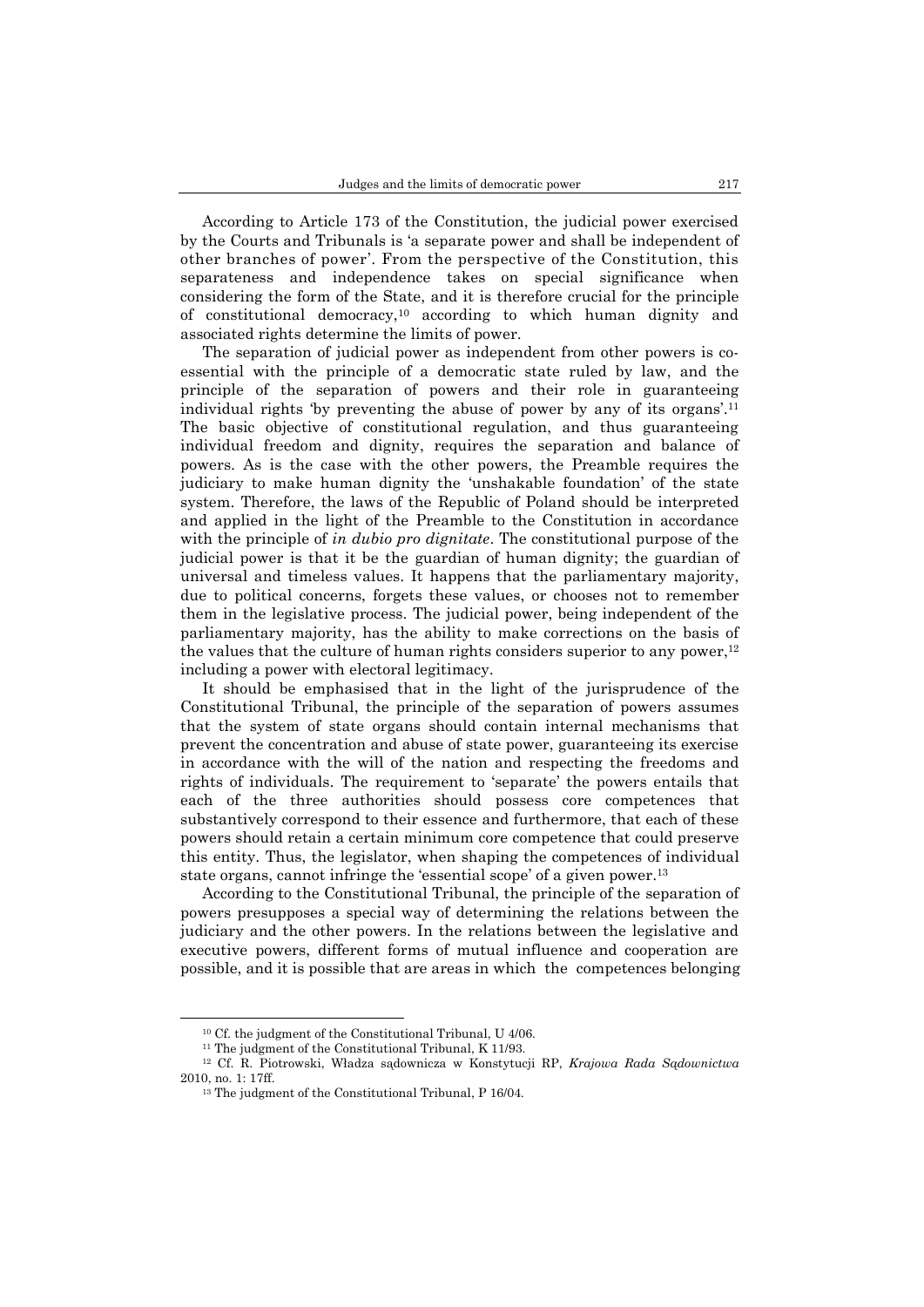to both powers 'intersect' or 'overlap'. In contrast, the relationship between the judiciary and the other powers must be based on the principle of 'separation'. An essential element of the principle of separation of powers is the independence of the courts and judges. 14

As the Constitutional Tribunal states: 'only [...] in relation to the judiciary does "division" also mean "separation", because the essence of the justice system is that its activities should be undertaken exclusively by the courts, and the other powers cannot interfere with these activities or participate in them. This results from the special connection between the judicial power and the protection of individual rights [...]'. <sup>15</sup> In this context, one should consider the view of the Tribunal, according to which the separated powers are not the same independent elements of the state system, with each of them having at its disposal instruments that allow it to restrain and check the others, but rather 'the mechanism for necessary balance between all powers. Each of these powers should have instruments at its disposal allowing it to check or hold back the actions of the remaining powers. However, each of the aforementioned powers has its own "core of competence", upon which the remaining powers may not encroach. Reference to the judicial power indicates that no interference may affect the independence of judges when exercising their office and any interference with the actions or organisation of the judicial power, concerning matters falling outside the absolute principle of independence, may occur only as an exception and must be sufficiently justified on its merits'. 16

The Constitutional Tribunal also stated that the separateness of the judicial power manifests itself in its specific competences, consisting in the exercise of justice. 'However, the separation of powers does not eliminate all the links between the powers. Judges are appointed by the President of the Republic of Poland, as an organ of the executive body, and the Minister of Justice exercises administrative supervision over the common courts. The basis for the activities of the courts are acts of parliament, and hence the legislative power. However, these links cannot affect the separateness of the judiciary, which means that the other powers cannot be entrusted with the justice system'.<sup>17</sup>

Hitherto the jurisprudence of the Constitutional Tribunal has recognised that interfering with the operation and organisation of the judiciary, and hence also the Minister of Justice's administrative supervision the judiciary, can be only be exercised exceptionally and should be justified by a specific constitutional value. 18

<sup>14</sup> The judgment of the Constitutional Tribunal, K 8/99.

<sup>&</sup>lt;sup>15</sup> The judgment of the Constitutional Tribunal, K 6/94.

<sup>16</sup> The judgment of the Constitutional Tribunal, K 12/03.

<sup>&</sup>lt;sup>17</sup> The judgment of the Constitutional Tribunal, K 28/04.

<sup>18</sup> Por. R. Piotrowski, Status ustrojowy sędziego a zakres i charakter zarządzeń nadzorczych, in: idem (ed.), *Pozycja ustrojowa sędziego*, Warsaw 2015: 170ff.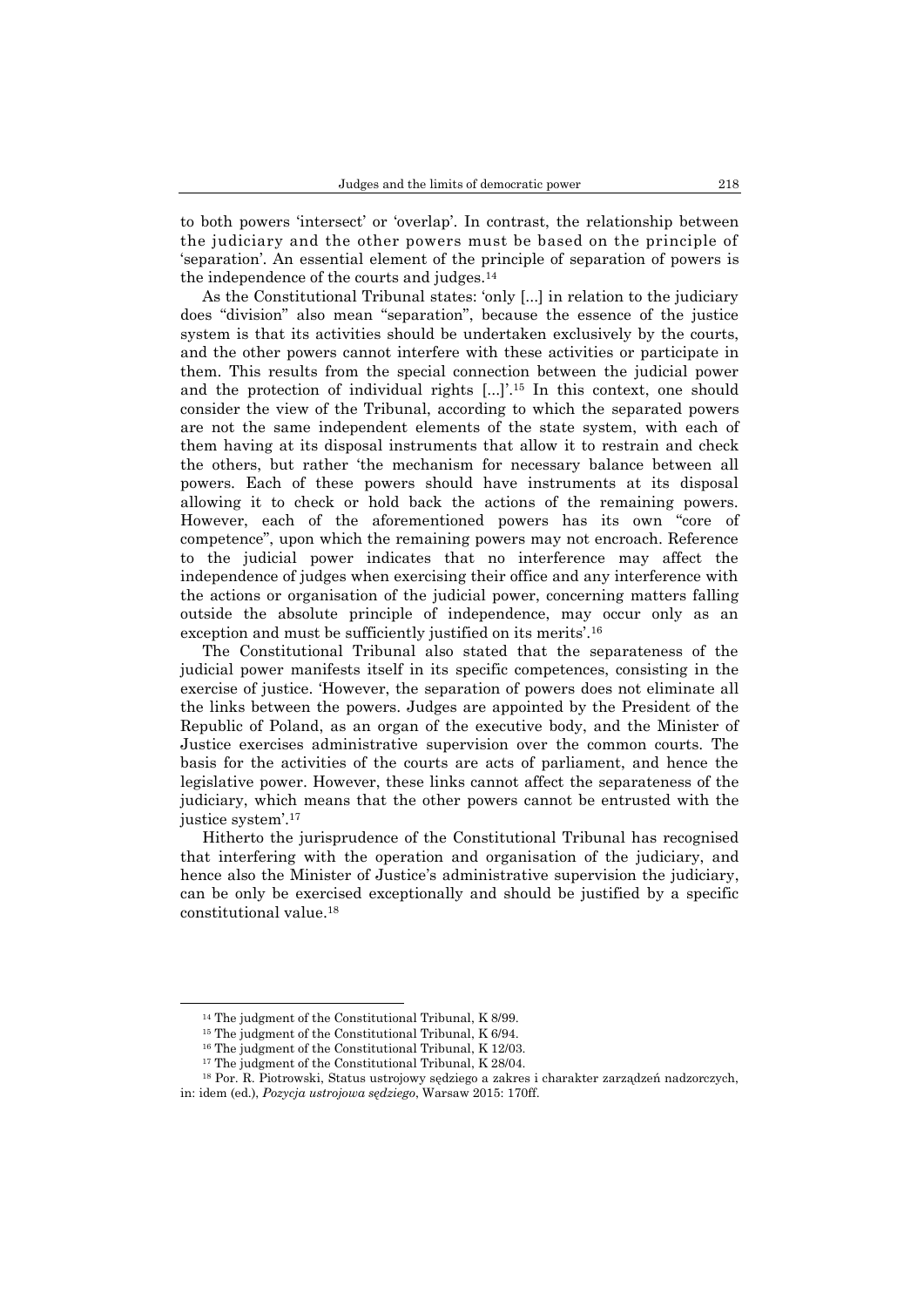In the light of the doctrine, the systemic position of the judiciary 'is largely based on the principle of separation or even isolation of the judiciary',<sup>19</sup> with the exclusion of any derogation 'from the principle of separation of powers, which would give the legislature or the executive the power to settle individual cases of a judicial type'.<sup>20</sup>

According to the doctrine, 'the sovereign is the entity that has sovereign power at its disposal sovereign power, being thus independent in external relations and the highest in internal relations, and also original and legally unlimited'. <sup>21</sup> However, it is also pointed out that there are held to be 'certain boundaries, which the sovereign should not exceed, such as the rights of the political minority or the basic rights and freedoms of the individual'; <sup>22</sup> for advocates of law-natural concepts, 'natural law, regardless of its source, constitutes the impassable boundary of any sovereign, including the collective sovereign'.<sup>23</sup> It is worth noting that 'state and international law are not only an expression (reflection) of sovereignty, but are also values that define and delineate its limits'. 24

In the light of the provisions of the Constitution, the supremacy of the Nation as a constitutional value is not of absolute character, especially in view of the fact that it is anchored in the concept of dignity and the special status of human rights. 25

The Constitution in force refers to a culture 'rooted in the Christian heritage of the Nation and in universal human values' and denies the sovereign power over these values, proclaiming their transcendent character. This excludes the absolutist interpretation of the concept of national sovereignty, since fundamental values are beyond its reach. The Constitution assigns values the role traditionally assigned to the sovereign.<sup>26</sup>

**IV.** The issue of the role of law in a democratic system—that is, the relationship between the rule of law, the principles of which have to be implemented by the judiciary independent of the other powers, and democracy understood as the right of a parliamentary majority to shape the rule of law—is inextricable from the determination of the limits of the sovereign power. <sup>27</sup> This problem is reflected in the contemporary scholarly literature in the conflict between two forms of constitutionalism: legal and political. From the point of view of legal constitutionalism, the judiciary fulfils a special role in the state because it is the supreme guardian of the

<sup>19</sup> L. Garlicki, *Polskie prawo*...: 79.

<sup>20</sup> Ibidem

<sup>21</sup> Z. Witkowski (ed.), *Prawo konstytucyjne*, Toruń 2002: 64.

<sup>22</sup> P. Uziębło, in: A. Łabno (ed.), *Wielka encyklopedia prawa*, vol. 6, Warsaw 2016: 379.

<sup>23</sup> P. Uziębło, in: A. Szmyt (ed.), *Leksykon prawa konstytucyjnego*, Warsaw 2010: 585.

<sup>24</sup> K. Działocha, Uwagi do art. 4, in: L. Garlicki, M. Zubik, *Konstytucja Rzeczypospolitej Polskiej. Komentarz*, Warsaw 2016: 200.

<sup>25</sup> Cf. M. Gulczyński, J. Wawrzyniak, Suwerenne prawo narodu do sprawowania władzy zwierzchniej we współczesnych warunkach, in: W. Wołpiuk (ed.), *Spór o suwerenność*, Warsaw 2001: 198ff.

<sup>26</sup> Cf. R. Piotrowski: *Konstytucja*…: 702 and the arguments presented there, which I make use of in this work.

<sup>27</sup> Ibidem: 416.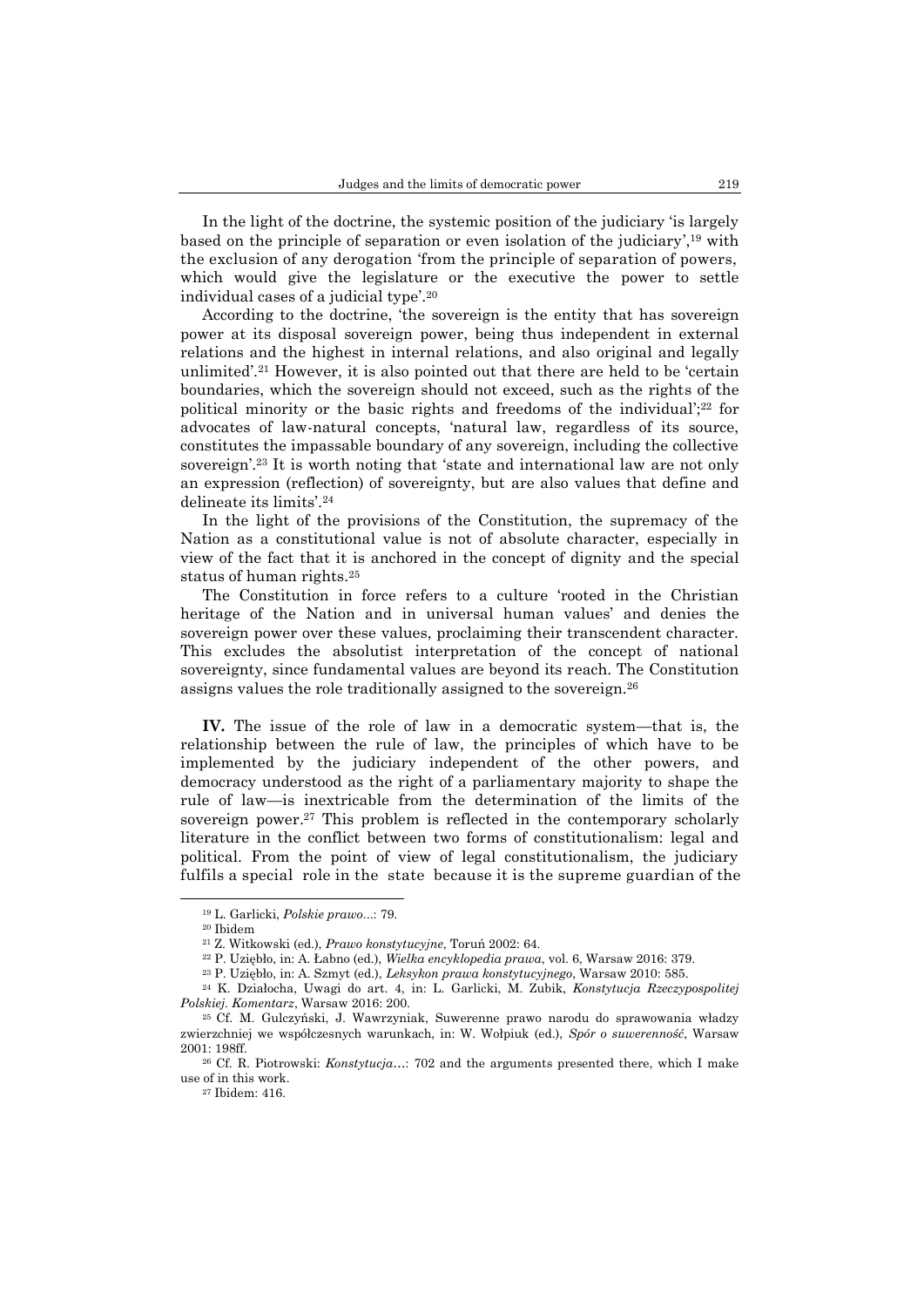legal system, regulating the functioning of the other powers and the defender of the rights of the individual.<sup>28</sup> From the perspective of political constitutionalism, the legal system is a temporally limited system of rights, obligations and competences, subject to changes depending on the will of the majority representing the sovereign.<sup>29</sup> The principle of the separation of powers, if understood in an overly orthodox manner, may lead to the impossibility of restricting the ability of the majority to act. <sup>30</sup> It is not clear at this point why judges rather than elected politicians are to settle disputes in which law and politics are inextricably linked.<sup>31</sup>

In the contemporary constitutional doctrine of the United States, these doubts have been reflected in the form of an as yet minority view that 'the Supreme Court is our servant, not the master; it is a servant whose dignity and knowledge deserve respect, but ultimately it should submit to our judgment on the Constitution, and not vice versa. The Court is not the highest authority of the country in matters of constitutional law. We are this authority'. <sup>32</sup> However, in terms of the US Constitution 'we' means a legislator functioning in a system perceived as limiting the subjectivity of citizens in favour of corporations co-creating an economy of influence.<sup>33</sup> This disillusionment in the doctrine with regard to the role of courts in defining the limits of legislative power is reflected in the concept of 'populist constitutionalism' which advocates shaping of constitutional law not by way of judicial decisions, but rather by citizens, 'in a more direct and open manner'.<sup>34</sup>

In the British constitutional doctrine, the problem of the relation between judges and sovereign led to slightly different, noteworthy solution. The consequence of Parliament having a special status, being referred to as 'the direct sovereign', is that the constitution is recognised as the 'ultimate or normative sovereign'. <sup>35</sup> The scholarly literature on the subject is of the opinion that the sovereignty of the Parliament of the United Kingdom is in fact a reflection of the sovereignty of the unwritten constitution, from which it draws its extensive powers, consisting in the supremacy of the legislature within the limits of the rule of law;<sup>36</sup> the implementation of the rule of law is the duty of judges, based not only on the will of Parliament, but also on common law principles, which require that judges adjudicate according to their own understanding of how they should implement the ideal of the rule of law in specific circumstances. There are voices within the British doctrine

<sup>28</sup> Cf. T.R.S. Allan, *The Sovereignty of Law: Freedom, Constitution and Common Law*, Oxford 2015: 133.

<sup>29</sup> Cf. R. Bellamy, *Political Constitutionalism*, Cambridge 2007: 145ff.

<sup>30</sup> Cf. for example, T.R.S. Allan, op. cit.: 3.

<sup>31</sup> Ibidem.

<sup>32</sup> L.D. Kramer, *The People Themselves: Popular Constitutionalism and Judicial Review*, Oxford 2004: 248.

<sup>33</sup> L. Lessig, *Republic, Lost: How Money Corrupts Congress—and a Plan to Stop It*, New York 2011: 104 ff.

<sup>34</sup> Cf. M. Tushnet, *Taking the Constitution away from the Courts*, Princeton 1999: 194.

<sup>35</sup> E. Barker, *Political Thought in England*, Oxford 1963: 212ff.

<sup>36</sup> Cf. T.R.S. Allan, op. cit.: 133ff.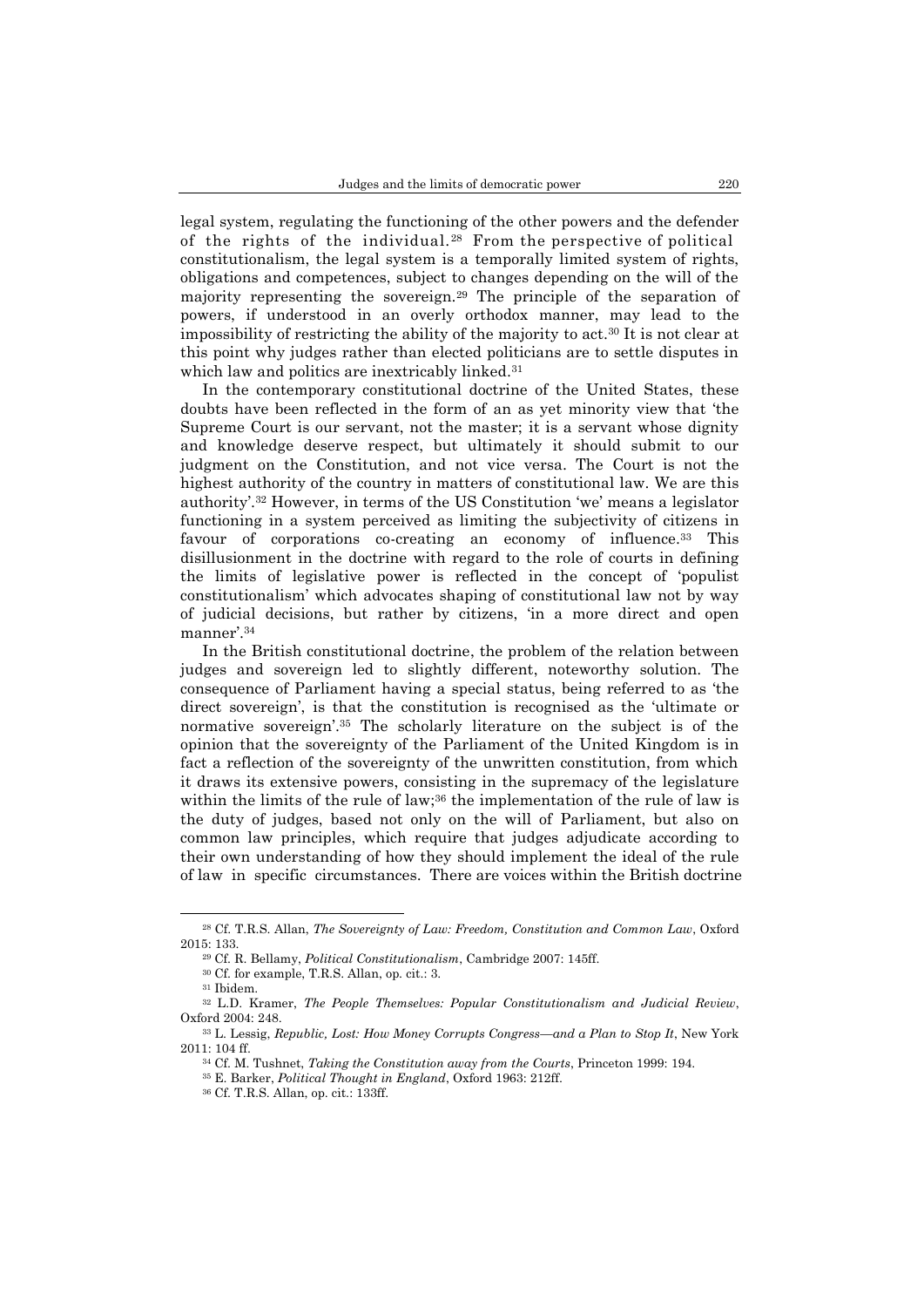that are of the view that the common law constitution reflects a compromise between the sovereignty of Parliament and limitations placed on it which stem from the rule of law. The British conception of parliamentarism indicates there is an inseparable connection between the sovereignty of the nation, Parliament and the constitution, and the relationship between the sovereignty of the nation and the sovereignty of law, which entails the independence of the courts and the judiciary.

V. In countries which are currently regarded as democratic,<sup>37</sup> the importance of the judiciary is increasing, and sometimes with some exaggeration it is referred to as the 'rule of judges' <sup>38</sup> or 'juristocracy'. <sup>39</sup> The reasons for the growing significance of the judiciary include: the increasing influence of judges on the resolution of conflicts between rival politicians and competence disputes between different sections of the public authorities, which is referred to the 'juridisation' of politics; the courts' adopting positions on disputes between the adherents of secular and religious beliefs; and the courts' meeting the common need to condemn corruption and inefficient exercise of the legislative and executive powers. 40

However, the significance of the judiciary is also increasing due to the crisis in the legal system.<sup>41</sup> Legal regulations cover ever more areas of private and public life, which results in a constant broadening of the scope of jurisdiction related to the interpretation and application of regulations.<sup>42</sup> The inflation of the law, which is treated as a tool of a variable social and economic policy, requiring the use of general clauses, increases the importance of the discretionary power of judges, whose role is—with increasing frequency—not only to apply provisions to specific cases, but also to co-create rules, and thus the co-creation of political solutions.<sup>43</sup> Almost every public affair can become subject to the influence of the judiciary. Judgments are not indifferent for the legislative and executive powers. Judges who are supposed to be politically neutral make decisions that may affect election results and also the financing of political parties from public funds. Judicial power often plays a key role in shaping policy in democratic countries, as well as in solving political disputes of fundamental importance.<sup>44</sup>

- <sup>42</sup> Cf. C. Guarnieri, P. Pederzoli, C.A. Thomas, *The Power of Judges*, Oxford 2002: 6.
- <sup>43</sup> Cf. D.L. Horowitz, *The Courts and Social Policy*, Washington 1977.

<sup>37</sup> On the issue of criteria and a proposed catalogue, see, for example, A. Lijphart, *Democracies*, New Haven–London 1984: 37ff.

<sup>38</sup> Cf. E. Bruti Liberati, A. Ceretti, A. Giasanti, *Governo dei giudici*, Milano 1996: 7ff. Cf. also R. Piotrowski, O znaczeniu prawa sędziowskiego w polskim systemie państwowym, in: T. Giaro (ed.), *Rola orzecznictwa w systemie prawa*, Warsaw 2016: 39ff.

<sup>39</sup> Cf. R. Hirschl, *Towards Juristocracy: The Origins and Consequences of the New Constitutionalism*, Cambridge, MA 2007.

<sup>40</sup> Cf. D. Kapiszewski, G. Silverstein, R.A. Kagan, *Consequential Courts: Judicial Roles in Global Perspective*, Cambridge 2013: 35 ff.

<sup>41</sup> Cf. E. Łętowska, Prawo w "płynnej nowoczesności", *Państwo i Prawo* 69(3), 2014: 9ff.

<sup>44</sup> Cf. D. Smilov, *The Judiciary: The Least Dangerous Branch*, in: M. Rosenfeld, A. Sajo, *The Oxford Handbook of Comparative Constitutional Law*, Oxford 2012: 869.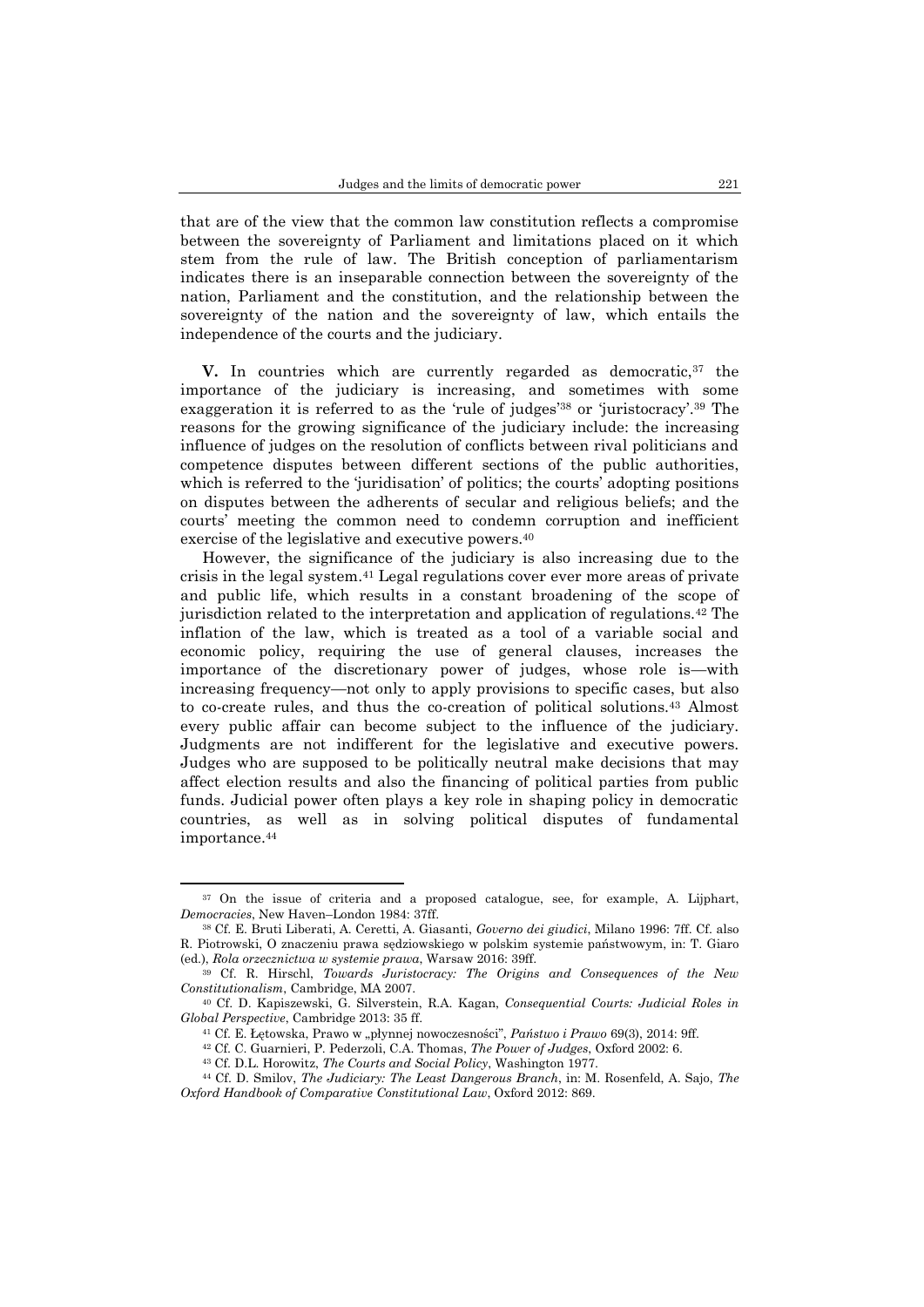The growing importance of the judiciary is a manifestation of the process that has been taking place in democratic countries since the mid twentieth century.<sup>45</sup> At that time, under the influence of the tragic consequences of the Nazi and fascist acquisition of power, the eighteenth-century tendency to minimise the significance of the judiciary in the system of the separation of powers was reversed. 46

The judiciary is increasing in significance in Poland due to the phenomenon of enacted law and judicial law permeating the legal culture,<sup>47</sup> which is related to the European integration process<sup>48</sup> and the consequences of globalisation; and due to the multi-centrality of the legal system,<sup>49</sup> which is becoming transnational. European integration is bringing about changes in the system of the sources of law and a transformation of the concept of sovereignty, which places the judge above the legislator.<sup>50</sup>

The importance of the judiciary is also growing because increasingly ambiguous and complicated laws require its intervention.<sup>51</sup> In addition, the legislator entrusts the courts with legitimising the actions of the executive power in areas that are particularly sensitive from the point of view of individual rights and freedoms. Judges become the representatives of interests that are not represented, or which are represented incorrectly. The growing importance of party leaders as well as lobbyists and the European bureaucracy in the legislative process means that politically neutral judges who are therefore supposedly independent of party power—are becoming the depositaries of the Nation's sovereignty; in their rulings they are able to represent the sovereign, irrespective of party politics and political interests which influence the functioning of the legislator, and of the representative integration of the legislature and the executive, which restricts representative democracy. The limitation of the role of parliament, which is due to multiple causes, has also led to an increase in the role of the judiciary.<sup>52</sup>

The Constitution assigns a special role for the Constitutional Tribunal, namely to determine the limits of democratic power. The transformations that the concept of national sovereignty has undergone over the past three decades, connected with its limitation by human rights, has entailed that the constitutional judiciary has become the guardian of the limits of national sovereignty, understood as the exercise of power based on the strength of the values referred to in the Preamble to the Constitution, and sometimes limited

<sup>45</sup> C.N. Tate, T. Vallinder (eds.), *The Global Expansion of Judicial Power*, New York 1995: 5.

<sup>46</sup> Cf. R. Piotrowski, Uwagi o ustrojowym znaczeniu sądownictwa konstytucyjnego, in: K. Budziło (ed.), *Księga XXV-lecia Trybunału Konstytucyjnego*, Warsaw 2010: 335.

<sup>47</sup> Cf. R.A. Tokarczyk, *Komparatystyka prawnicza*, Cracow–Lublin 1997: 143.

<sup>48</sup> Cf. M. Safjan, Bez sędziów nie byłoby Unii Europejskiej, *Rzeczpospolita*, 25 February 2009. <sup>49</sup> Cf. E. Łętowska, Dialog i metody. Interpretacja w multicentrycznym systemie prawa [Parts I & II], *Europejski Przegląd Sądowy* 2008, no. 11–12.

<sup>50</sup> Cf. P.P. Marcisz, *Koncepcja tworzenia prawa przez Trybunał Sprawiedliwości Unii Europejskiej*, Warsaw 2015: 239ff. Cf. also Z. Brodecki (ed.), op. cit.: 46.

<sup>51</sup> Cf. M. Krajewski, Znaczenie zwrotów niedookreślonych i nieostrych dla prawotwórczej wykładni dokonywanej przez sądy administracyjne, in: J.P. Tarno, T. Bąkowski (eds.), *Prawotwórstwo sądów administracyjnych*, Warsaw 2015: 170 ff.

<sup>52</sup> Cf. R. Piotrowski, O znaczeniu...: 42.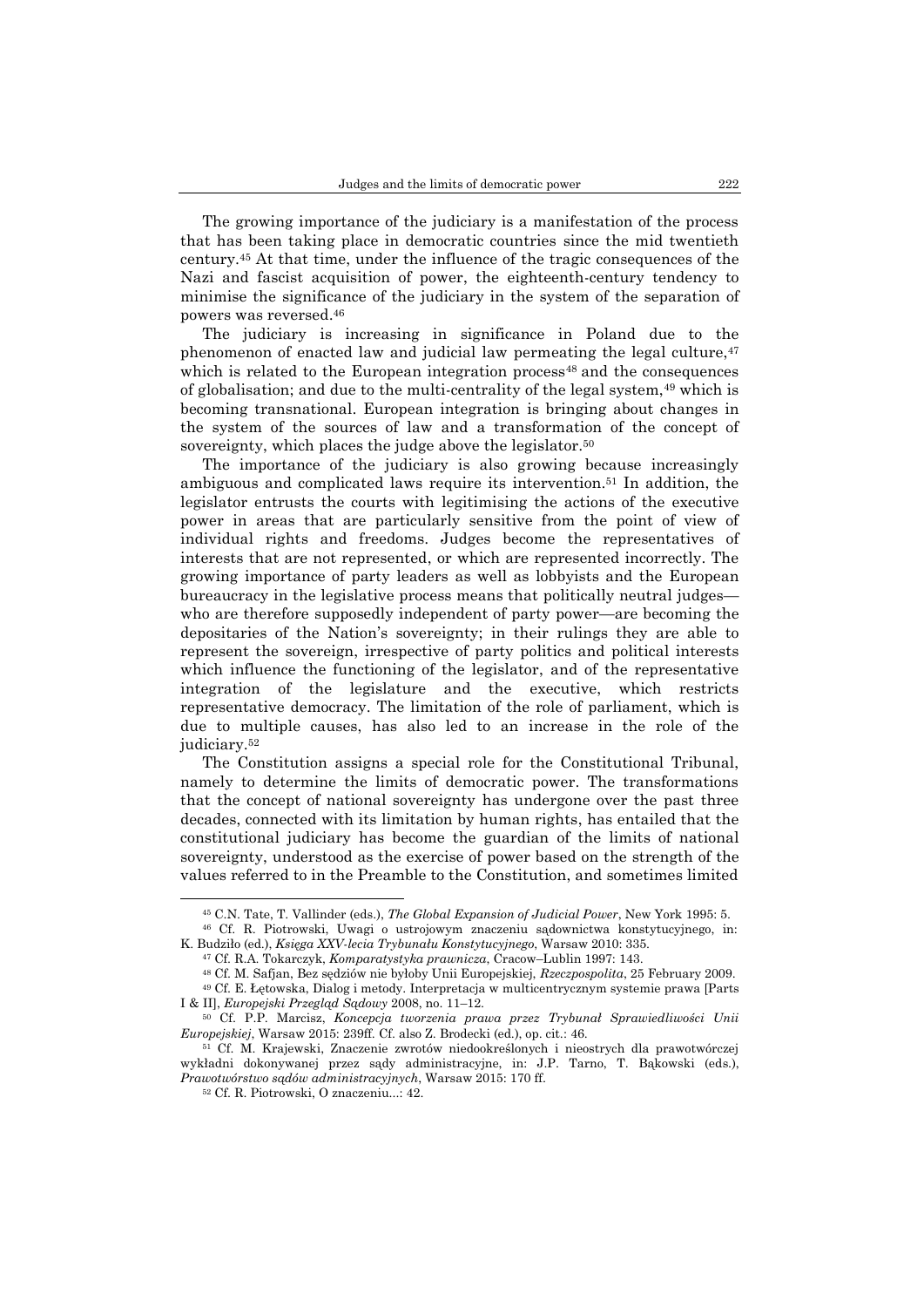by these values. The notion of sovereignty thus understood legitimizes the constitutional judiciary, but it also makes this legitimacy dependent on the involvement of the Constitutional Tribunal in the field of human rights protection, since respect for these rights remains the yardstick of sovereignty. The ultimate and universal binding nature of the Tribunal's judgments is supported by the constitutional values which it is supposed to defend against the legislator.<sup>53</sup>

The paradigm of the democratic system has become the right to have rights54—and this cannot succeed without the participation of judges. The importance of judicial power is also growing due to its role in defending the rights that are threatened by the development of new information technologies,<sup>55</sup> including in particular the right to privacy.<sup>56</sup>

In a democratic state ruled by law, where the majority power is limited by the rights of minorities, which is reflected in the formula of constitutional democracy, the source of the legitimacy of power is not election results, especially parliamentary elections, but rather the ability to adjudicate independently of the will and interests of political parties. These political parties control the legislative power, and sometimes also constitutional courts which are dependent on the parliamentary majority. They also control the executive. Therefore, citizens are basically dependent on politicians, even if they did not vote for them. Only the judiciary is able to defend itself from this dependence, if judges and courts are independent.

Judges do not attain their positions from elections similar to parliamentary or presidential elections, but nonetheless they issue judgments on behalf of the Republic of Poland, which—as the Constitution states—is the common good of all citizens. The doctrine has expressed the view that 'the courts and tribunals issue judgments on behalf of the Republic of Poland, whose supreme power is vested in the Nation (Articles 4 and 174 of the Constitution). Thus, the legitimacy of the courts and judiciary is also derived from the will of the Nation, but not from direct elections'.<sup>57</sup> From this perspective, they are also representatives of the sovereign, especially if we recognise that in a democratic state under the rule of law the sovereign is essentially the laws which reflect the sovereignty of values limiting the power of the Nation by virtue of human rights, as a result of a change 'encompassing the concept of sovereignty as supreme and unlimited power, both in the internal relationsof the state and its external relations'.<sup>58</sup> In the

<sup>53</sup> Cf. idem, *Trybunał Konstytucyjny na straży wolnych wyborów i podstaw demokracji*, in: R. Piotrowski, A. Szmyt (eds.), *Trybunał Konstytucyjny na straży wartości* konstytucyjnych 1986–2016, Warsaw 2018: 93ff.

<sup>54</sup> Cf. S. Rodota, *Il diritto di avere diritti*, Roma–Bari 2012: 41ff.; cf. R. Piotrowski, O znaczeniu…: 44.

<sup>55</sup> Cf. M. Zubik, Nowe technologie jako wyzwanie i zagrożenie dla prawa, statusu jednostki i państwa, in: P. Girdwoyń (ed.), *Prawo wobec nowoczesnych technologii*, Warsaw 2008: 37ff.

<sup>56</sup> Cf. R. Piotrowski, Prawa człowieka wobec globalizacji, in: M. Zubik (ed.), *XV lat obowiązywania Konstytucji z 1997*, Warsaw 2012: 69.

<sup>57</sup> Cf. A. Machnikowska, *O niezależności sądów i niezawisłości sędziów w trudnych czasach. Wymiar sprawiedliwości w pułapce sprawności*, Warsaw 2018: 58.

<sup>58</sup> The judgment of the Constitutional Tribunal, K 32/09.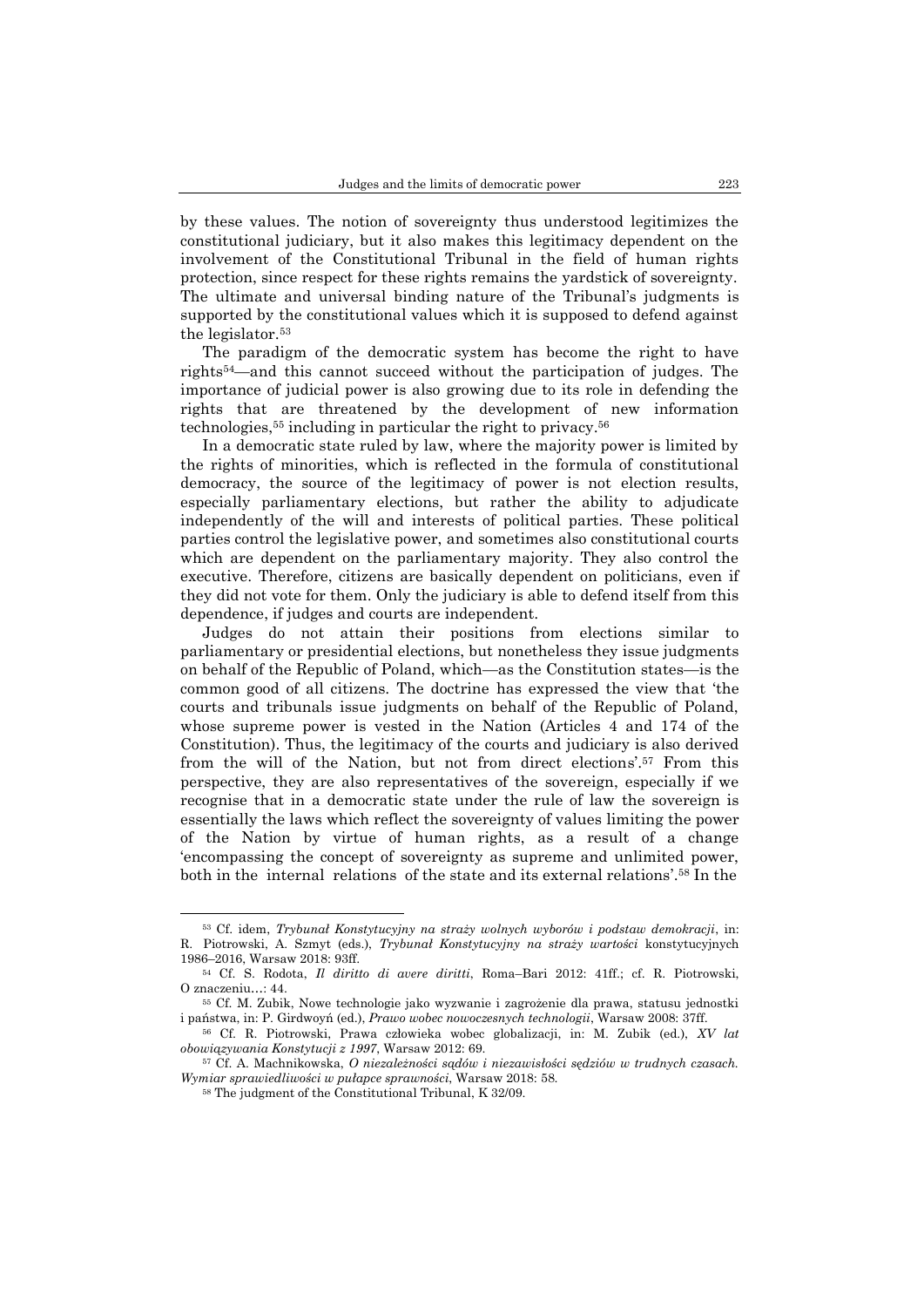opinion of the Constitutional Tribunal, in a democratic state ruled by law, the 'principle of the sovereignty of the monarch is replaced by the principle of the supremacy of the Nation, limited by human rights, having its source in inviolable human dignity'. <sup>59</sup> Therefore the values expressed in the law are the sovereign.<sup>60</sup> Judges, being subject to the Constitution, are legitimised to watch over the respect for these values and to guard the constitutionally defined limits of sovereign power. The administration of justice entrusted to the common courts and the Constitutional Tribunal's rulings regarding the conformity of the law with the Constitution makes these courts and the Tribunal the depositaries of the right to settle disputes, which is an attribute of sovereign power. <sup>61</sup> The binding Constitution, which confers the supreme authority on the Nation, requires the recognition that the systemic premise of this supremacy is that it be exercised in accordance with the principles and forms defined in the Constitution. In particular, this entails that the judiciary has the constitutional legitimacy to limit—due to the provisions of the Constitution as the supreme law— the other powers, as well as the sovereignty of those exercising their power directly.

**VI.** The attempt to solve the issue of the role of judges in determining the limits of democratic power requires interpretation of constitutional provisions that is in itself in accordance with the Constitution. This kind of interpretation, which can be described as pro-constitutional, should reflect the axiological identity of the Constitution, and recognise the values expressed in the Preamble to the Constitution as the unshakeable foundation of the State. It would therefore be a holistic interpretation which does not determine the meaning of the Constitutional provisions in isolation from their mutual relationships. Since the Constitution is the supreme law, according to Article 8 section 1 of the Constitution, interpretative doubts should be resolved in favour of respect for fundamental values and constitutional principles that determine the rules of systemic rationality. This will make it possible to avoid paradoxical results of interpretation, such as the view that the repeal of the statutory regulation of the Constitutional Tribunal's organisation and the mode of proceedings before it (Article 197 of the Constitution) would rule out the possibility of the Tribunal performing its functions listed in the Basic Law. Similarly, the linguistic interpretation of the Constitution's provision, according to which the National Council of the Judiciary consists of '15 judges chosen from amongst the judges' would be of an anti-constitutional nature (Article 187 section 2 item 2 of the Constitution), if this interpretation resulted in the recognition that these judges are not chosen by judges. By construing a constitutional norm in such a way, we would be ignoring the tasks of this Council specified in the Constitution, which include safeguarding the independence of courts and judges (Article 186 section 1), and we would be ignoring the provisions of

<sup>59</sup> Ibidem.

<sup>60</sup> Cf. R. Piotrowski, *Konstytucja...*: 712.

<sup>61</sup> Cf. D. Smilov, op. cit.: 869.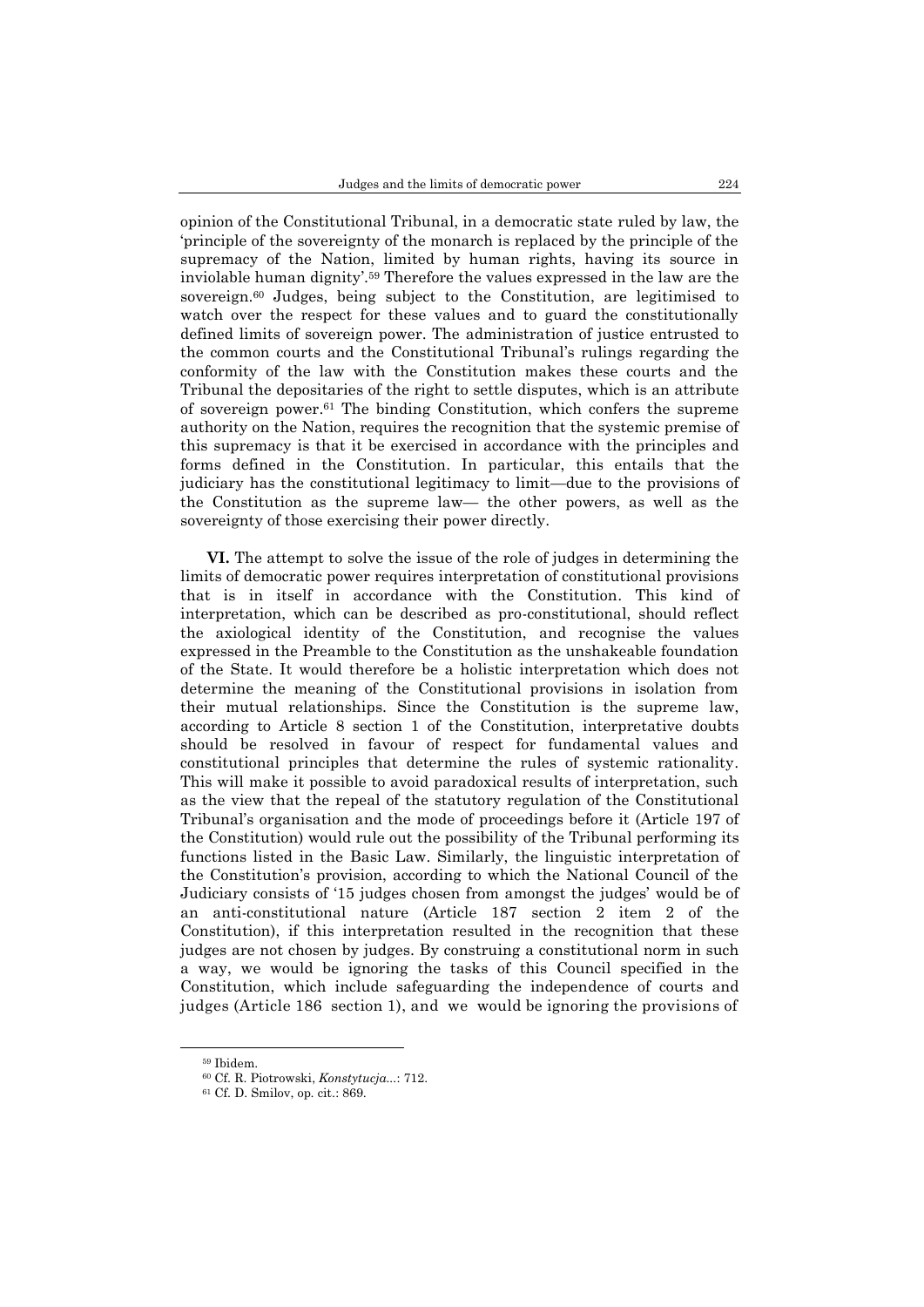Article 173 of the Constitution, according to which the courts and tribunals are 'a separate power and shall be independent of other branches of power'.

The interpretation which would, in accordance with the Constitution, make it possible to define the role of the judiciary in defining the limits of democratic power, should foster the implementation, as far as possible, not only of the provisions of the Constitution in the light of the wording of Article 8 sec. 1 thereof, but also the realisation of values expressed in international law. According to Article 9 of the Constitution, the Republic adheres to the international law binding upon it. Therefore, this concerns the values and principles that are based in particular on the Universal Declaration of Human Rights, the United Nations Charter, the European Convention for the Protection of Human Rights and Fundamental Freedoms, the Treaty on European Union, and the Charter of Fundamental Rights of the European Union. These values, whose guardians are judges, under Articles 9 and 91 of

they are identical to the values and principles of the Constitution. More specifically, the provision of Article 91 section 3 of the Constitution states that an agreement, ratified by the Republic of Poland, establishing an international organisation so provides, the laws established by it shall be applied directly and have precedence in the event of a conflict of laws. Thus, the court 'is obliged to settle the matter on the basis of the European Union provision and to exclude the Polish law which conflicts with it'. <sup>62</sup> Thus, a general or administrative court determines the limits of the legislative branch in such a way that in a specific case it refuses to apply the law,<sup>63</sup> which is an expression of the will of democratically legitimised representatives of the sovereign.

the Constitution, limit the supreme authority of the sovereign in so far as

The fundamental consequence of European integration remains the recognition of the special role of independent courts in a democratic state ruled by law, without which it would be possible to concentrate the legislative and executive powers. The political homogeneity of these authorities could constitute a premise for the functioning of a specific tyranny of the majority, which would threaten the European Union, understood as a community of values. The Treaty on the European Union entails that the courts have a special role in terms of protecting the Polish Constitution from the application of statutory provisions that are contrary to the fundamental rights guaranteed by this Constitution.

The current model of the interpretation of the Constitution ensures the systemic privilege of the interpretations made by the judges of the Constitutional Tribunal and does not exclude interpretations made by the Supreme Court and common courts. The discretionary power of judges, referred to in the doctrine as a manifestation of 'undoubtedly one of the strongest forms of power in the entire legal system', <sup>64</sup> which is confirmed

<sup>62</sup> L. Garlicki, *Polskie prawo…*: 506.

<sup>63</sup> Cf. A.B. Capik, A. Łazowski, Uwagi do art. 91, in: M. Safjan, L. Bosek (eds.), *Konstytucja RP. Komentarz*, vol. 2, Warsaw 2016: 162ff.

<sup>64</sup> M. Gutowski, P. Kardas, *Wykładnia i stosowanie prawa w procesie opartym na Konstytucji*, Warsaw 2017: 4.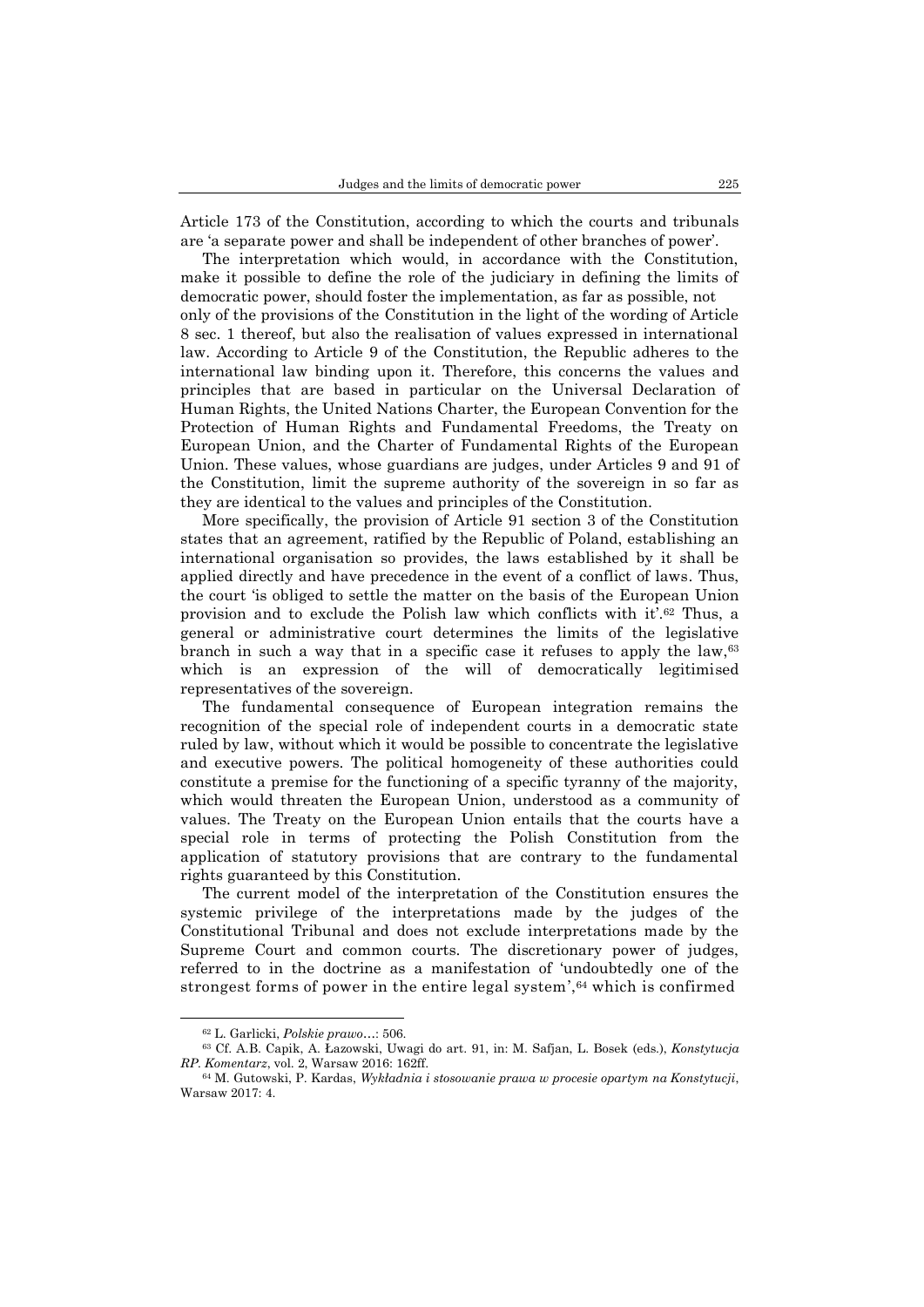especially in the case of the Constitutional Tribunal, can be reconciled with Article 8 sec. 1 of the Constitution, according to which the Constitution is the supreme law, but only when the courts and judges are truly independent. However, this requires that a high level of constitutional culture be maintained, especially in the process of appointing judges. Otherwise, there may be an interpretation of the Constitution that favours the primacy of politics over the Constitution. Such 'political constitutionalism' is difficult to reconcile with the principles of constitutional democracy found in the Polish Constitution, in particular with the principle of the separation of powers. Deliberate anti-constitutional interpretation of the Constitution is in fact a kind of constitutional tort, which does not, however, lead to constitutional liability. Responsibility for any 'perverse translation of the Constitution' was provided for by the Declaration of the States Assembled of 1791, which stipulated that those who carry out this kind of interpretation are traitors and 'shall be punished as such with the utmost rigour by the Diet Tribunal'. 65 However, it does not seem possible—from the perspective of respect for the principles of judicial independence—to make judges accountable for their interpretations of the Constitution that are contrary to the ideas of experts, politicians or the public opinion.

If the Constitutional Tribunal determines an interpretation of the Constitution which is in line with the views of a parliamentary majority, this may be a threat to the Constitution, especially if it legitimises, by means of interpretation, an amendment to the Constitution carried out by means of ordinary statutes. However, if the Constitutional Tribunal does not concur with the parliamentary majority, or—as the experience of recent years has shown<sup>66</sup>—is accused of becoming a spokesperson for the parliamentary opposition, it may be deprived of the properties that give the parliamentary majority cause for concern; and such an act would constitute a breach of the Constitution. This would undermine the Constitution and endanger the constitutional system.

In a constitutional democracy, the rules of which are reflected in the Constitution in force in Poland, interpretation of the Constitution seeks support in social dialogue, which forms the basis of a consensus legitimising the state and law. However, this requires that constitutional culture be shaped on the basis of cooperation that respects the principle of the common good, which does not allow for discrimination against minorities and the exclusion of political opponents. Democratic power which rejects the principle that the state is the common good of its citizens loses its democratic properties. Political parties whose aim is to overthrow the Constitution by replacing the law of the common good with the good of the majority represented by those parties, and by subordinating judges to politicians, do not fulfil the constitutional duty to act in accordance with democratic methods. Depriving the judiciary of the possibility to determine the limits of democratic power leads to the politicians

<sup>65</sup> *Deklaracyja Stanów Zgromadzonych*, in: *Konstytucja 3 Maja*, Warsaw 1981: 106ff. An English translation can be found at [<http://libr.sejm.gov.pl/tek01/txt/kpol/e1791.html>](http://libr.sejm.gov.pl/tek01/txt/kpol/e1791.html).

<sup>66</sup> Cf. P. Radziewicz, P. Tuleja (eds.), *Konstytucyjny spór o granice zmian organizacji i zasad działania Trybunału Konstytucyjnego*, Warsaw 2017.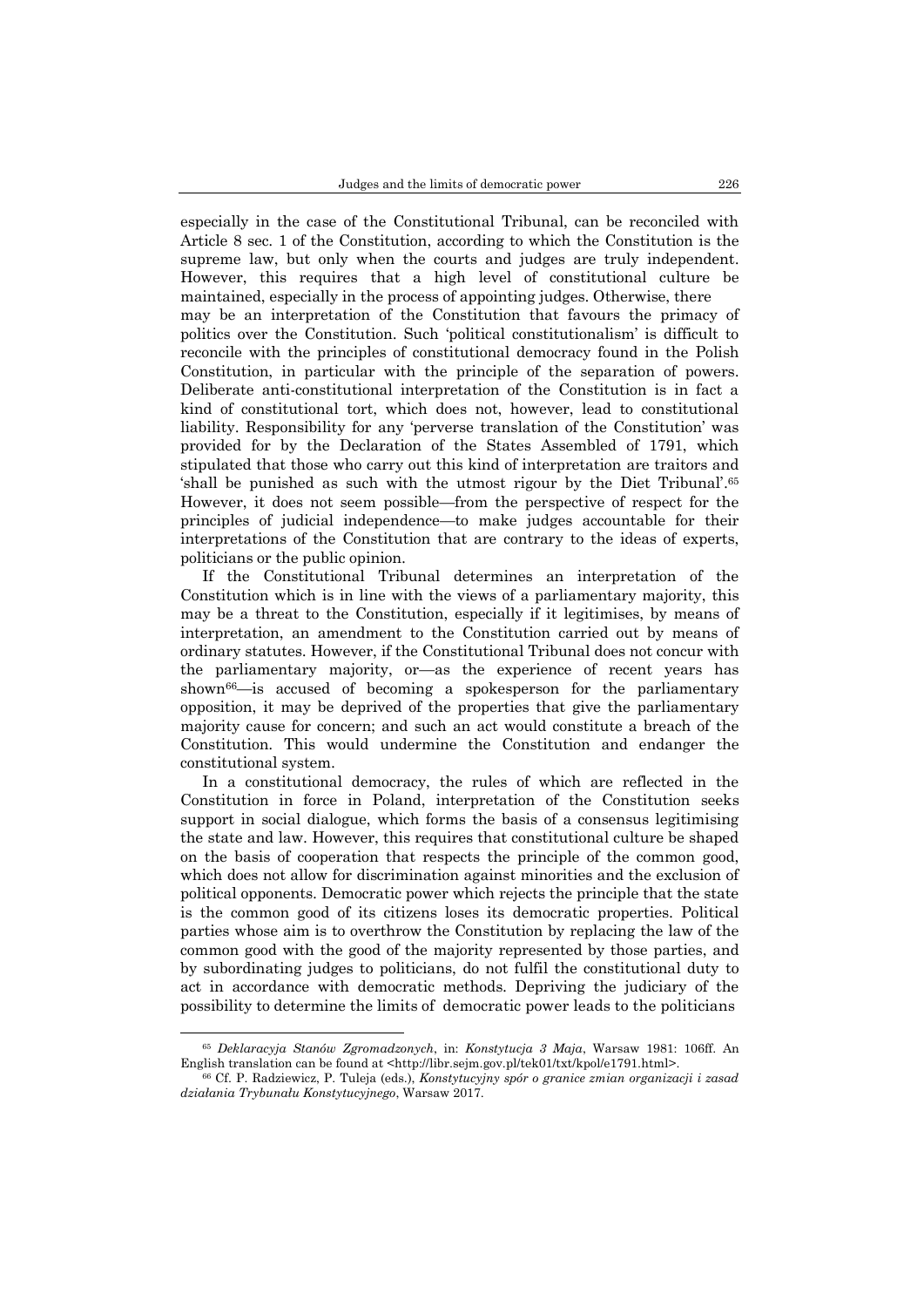acting on behalf of the sovereign being granted full sovereignty, with all of the systemic consequences this entails, including those pertaining to the identity of a European state.

After all, Europe is not only a pluralistic civilization, <sup>67</sup> shaped in a long process of development, and a name, replacing the that of 'Christendom'. 68 Europe—in the light of the axiology of European integration<sup>69</sup>—is in fact, as a civilisation, is associated with a kind of value, which is expressed in the affirmation of human rights, the affirmation of freedom that does not ignore dignity and the common good, and at the same time reflects the pursuit of these values.<sup>70</sup> This is confirmed by the Treaty on European Union, according to which: 'The Union is founded on the values of respect for human dignity, freedom, democracy, equality, the rule of law and respect for human rights, including the rights of persons belonging to minorities' (Article 2). The preamble of the Treaty indicates that the parties to this agreement are inspired by the 'cultural, religious and humanist inheritance of Europe, from which have developed the universal values of the inviolable and inalienable rights of the human person, freedom, democracy, equality and the rule of law.' According to the Preamble, the Member States confirm their 'attachment to the principles of liberty, democracy and respect for human rights and fundamental freedoms and of the rule of law.' This means that Member States base their constitutions on these very values.<sup>71</sup> At the same time, the Treaty recognises that: 'Fundamental rights, as guaranteed by the European Convention for the Protection of Human Rights and Fundamental Freedoms and as they result from the constitutional traditions common to the Member States, shall constitute general principles of the Union's law' (Article 6 section 3). The European legal order is therefore characterised by constitutional pluralism, based on the foundation of respect for the 'national identity' of the Member States, 'inherent in their fundamental structures, political and constitutional' (Article 4 section 2).

The limits of constitutional power are determined by universal constitutional values, defining—irrespective of any controversy regarding their interpretation72—both the European constitutional identity and the constitutional identity of European States. The restriction placed on the Member States of the European Union in terms of shaping the content of their own constitutions is not absolute. Significant limitations are placed upon the constitutional power of these countries by political and economic

<sup>67</sup> Cf. H. Kissinger, *World Order: Reflections on the Character of Nations and the Course of History*, London 2014: 11ff.

<sup>68</sup> N. Davies, *Europa*, Cracow 1998: 31. Cf. also A. Pagden (ed.), *The Idea of Europe*, Cambridge 2002: 33ff.

<sup>69</sup> Cf. Z. Brodecki, Idee—wartości (duch Traktatu) i sztuka rządzenia, in: idem (ed.), *Europa sędziów*, Warsaw 2007: 39ff.

<sup>70</sup> Cf. R. Piotrowski, Europa i granice władzy ustrojodawczej, in: T. Giaro (ed.), *Prawne problemy i wyzwania Unii Europejskiej*, Warsaw 2018: 13ff.

<sup>71</sup> Cf. L. Garlicki, Wprowadzenie, in: *W. Staśkiewicz* (ed.), *Konstytucje państw Unii Europejskiej*, Warsaw 2011: 8ff.

<sup>72</sup> Cf. D. Davis, A. Richter, Ch. Saunders, *An Inquiry into the Existence of Global Values*, Oxford–Portland 2015: 469ff.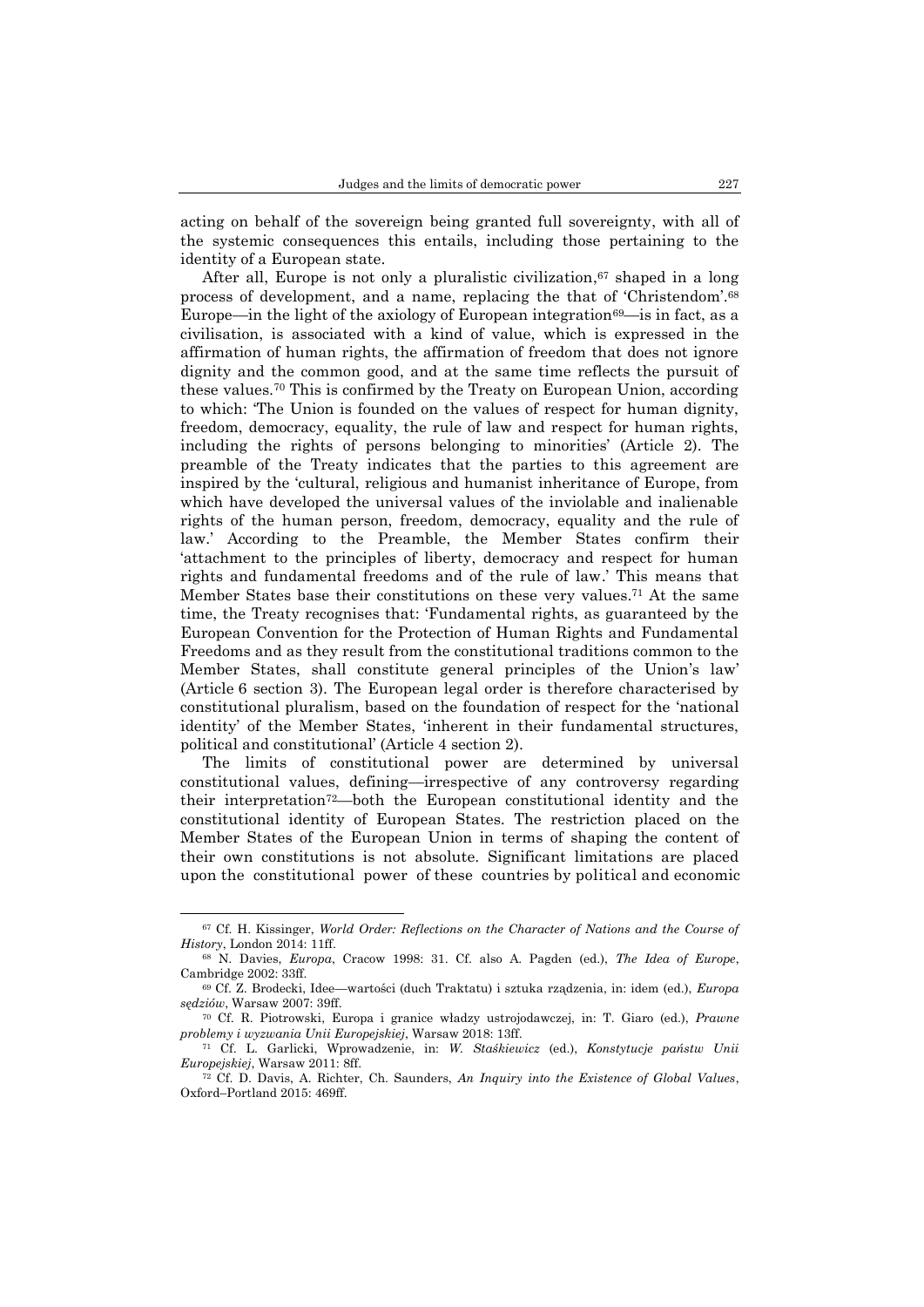conditions, and the consequences of globalisation, but also by their own constitutional tradition and the values of the legal culture that define their European identity.

**VII.** The existence of an independent judiciary leads, on the one hand, to the rejection in the concept of a democratic state of the assumption of the unlimited scope of the sovereign's will as the governing authority, and, on the other hand, to the recognition as determinants of democracy only those manifestations of the will of the majority that have constitutional legitimacy and are therefore consistent with the version of the culture of human rights enshrined in the Constitution and which is accepted by judges at the time of their ruling.

The constitutions of contemporary democratic states regulate the relationship between the judiciary and other powers in different ways. The exact opposite of the principle of the separation of judicial power, which is adopted in the Polish Constitution and holds that judges are to be responsible before judges, is the appointment of judges through general elections, in order to make their them accountable to citizens. <sup>73</sup> The aspiration to make judges politically accountable is reflected in the fact that justice ministers have been given a significant role in the appointment of judges. The doctrine points out that the problem of maintaining a balance between the accountability of judges and their independence may be dealt with in various ways in a democratic state. 74 However, it is extremely important that a specific solution should correspond to the Constitution in force. The systemic position of the judiciary, which is inseparable from balancing the roles of politicians and judges in the process of appointing a judge, is a decisive factor in its legitimacy in a state whose constitution reflects the rules of liberal constitutionalism. 75

The principles of the separation of powers and a democratic state under the rule of law are incompatible with idea that the boundaries of judicial power are defined not by constitutional provisions, but by rules of a political nature, which attempt to change the Constitution without changing its provisions, only by changing the practice reflected in legislation. The aspirations of the executive to maintain and increase its influence on the judiciary, which destabilises this power, threatens the constitutional status of judges, and thus also the rights and freedoms of the individual.

From this point of view, the separation and independence of the judiciary has an important systemic sense—after all, it concerns the performance of the important function of an arbitrator in the democratic system in disputes between the victorious majority and other minorities, protecting the rights of minorities and establishing borders that a minority should not cross, thereby preserving its identity and reconciling the majority's sense of fairness. The exercise of this function requires a court that is separated from the majority power so effectively as to be able to oppose it, especially by issuing judgments that are difficult for the electorate to accept (and it is on the will of the electorate that the fate of the government depends). Such separation may prove particularly important when

<sup>73</sup> Cf. D. Smilov, op. cit.: 861.

<sup>74</sup> Ibidem.

<sup>75</sup> Cf. M. Tushnet, *Advanced Introduction*…: 114ff.